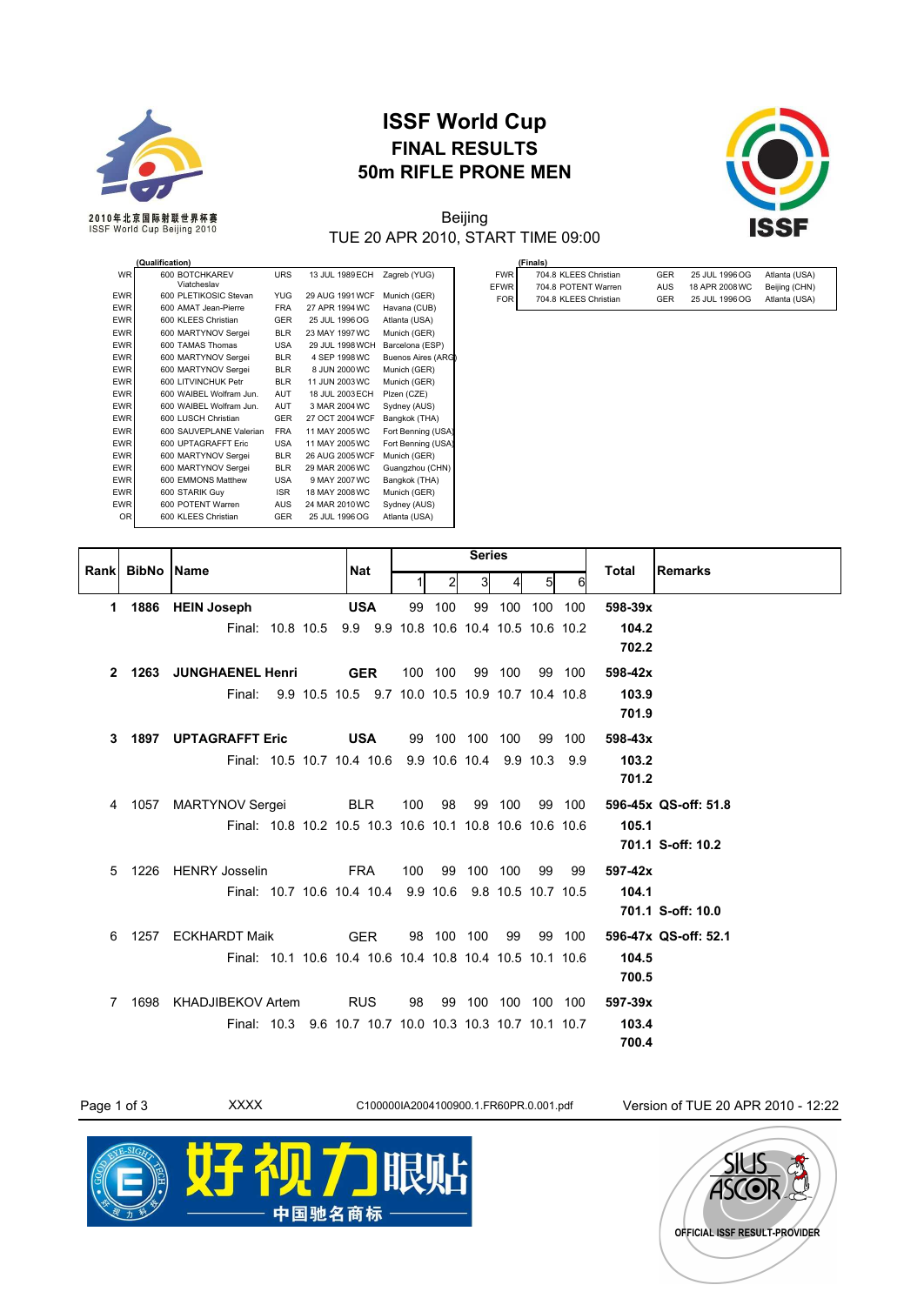|          |              | Name                                                     | <b>Nat</b>        | <b>Series</b> |                |          |          |            |          |                    |                      |
|----------|--------------|----------------------------------------------------------|-------------------|---------------|----------------|----------|----------|------------|----------|--------------------|----------------------|
| Rank     | <b>BibNo</b> |                                                          |                   | 1             | $\overline{a}$ | 3        | 4        | 5          | 6        | Total              | <b>Remarks</b>       |
| 8        | 1446         | YAMASHITA Toshikazu                                      | <b>JPN</b>        | 100           | 100            | 99       | 99       | 99         | 99       |                    | 596-40x QS-off: 52.1 |
|          |              | Final: 10.7 10.6 10.0 10.5 10.8 10.2 10.2 10.3 10.5 10.5 |                   |               |                |          |          |            |          | 104.3              |                      |
|          |              |                                                          |                   |               |                |          |          |            |          | 700.3              |                      |
| 9        | 1761         | <b>SCIUTO Fabio</b>                                      | SUI               | 100           | 100            | 99       | 99       | 98         | 100      |                    | 596-40x QS-off: 50.8 |
| 10       | 1771         | <b>GONCI Jozef</b>                                       | <b>SVK</b>        | 99            | 99             | 100      | 98       | 100        | 100      |                    | 596-42x QS-off: 50.2 |
| 11       | 1866         | <b>SUKHORUKOV Jury</b>                                   | UKR               | 99            | 98             | 100      | 100      | 99         | 99       | 595-42x            |                      |
| 12       | 1207         | <b>HIRVI Juha</b>                                        | <b>FIN</b>        | 98            | 100            | 99       | 98       | 100        | 100      | 595-41x            |                      |
| 13       | 1151         | <b>ZHANG Fu</b>                                          | <b>CHN</b>        | 100           | 100            | 98       | 100      | 99         | 98       | 595-39x            |                      |
| 14       | 1231         | SAUVEPLANE Valerian                                      | <b>FRA</b>        | 100           | 99             | 98       | 100      | 99         | 99       | 595-38x            |                      |
| 15       | 1743         | PLETIKOSIC Stevan                                        | <b>SRB</b>        | 98            | 100            | 99       | 99       | 99         | 99       | 594-38x            |                      |
| 16       | 1015         | <b>POTENT Warren</b>                                     | <b>AUS</b>        | 99            | 98             | 99       | 100      | 99         | 99       | 594-36x            |                      |
| 17       | 1742         | MIROSAVLJEV Nemanja                                      | <b>SRB</b>        | 100           | 98             | 99       | 99       | 99         | 99       | 594-32x            |                      |
| 18       | 1254         | <b>BRODMEIER Daniel</b>                                  | <b>GER</b>        | 98            | 100            | 100      | 97       | 99         | 99       | 593-41x            |                      |
| 19       | 1058         | SHCHERBATSEVICH Yury                                     | <b>BLR</b>        | 98            | 98             | 99       | 99       | 99         | 100      | 593-36x            |                      |
| 20       | 1118         | LIU Gang                                                 | <b>CHN</b>        | 99            | 98             | 100      | 99       | 99         | 98       | 593-36x            |                      |
| 21       | 1197         | LOPEZ Javier                                             | <b>ESP</b>        | 99            | 99             | 100      | 98       | 99         | 98       | 593-35x            |                      |
| 22       | 1205         | <b>HAKKINEN Henri</b>                                    | <b>FIN</b>        | 99            | 99             | 98       | 98       | 100        | 98       | 592-42x            |                      |
| 23       | 1457         | <b>DOVGUN Vitaliy</b>                                    | KAZ               | 99            | 99             | 100      | 100      | 98         | 96       | 592-41x            |                      |
| 24       | 1115         | LI Jie                                                   | <b>CHN</b>        | 99            | 99             | 99       | 98       | 99         | 98       | 592-39x            |                      |
| 25       | 1332         | <b>NARANG Gagan</b>                                      | <b>IND</b>        | 97            | 98             | 99       | 100      | 99         | 99       | 592-38x            |                      |
| 26       | 1053         | <b>BUBNOVICH Vitali</b>                                  | <b>BLR</b>        | 99            | 99             | 97       | 100      | 99         | 98       | 592-37x            |                      |
| 27       | 1758         | <b>MUELLER Beat</b>                                      | SUI               | 96            | 100            | 97       | 99       | 100        | 100      | 592-36x            |                      |
| 28       | 1703         | <b>SOKOLOV Denis</b>                                     | <b>RUS</b>        | 98            | 99             | 99       | 99       | 99         | 98       | 592-36x            |                      |
| 29       | 1027         | <b>FARNIK Thomas</b>                                     | <b>AUT</b>        | 98            | 99             | 100      | 97       | 98         | 100      | 592-35x            |                      |
| 30       | 1322         | KARMAKAR Joydeep                                         | IND               | 100           | 98             | 100      | 99       | 98         | 97       | 592-32x            |                      |
| 31       | 1217         | <b>BIGOT Guillaume</b><br><b>DEBEVEC Rajmond</b>         | <b>FRA</b>        | 97            | 100            | 99       | 99       | 100        | 97       | 592-29x            |                      |
| 32<br>33 | 1730<br>1867 | <b>SYCHOV Ruslan</b>                                     | SLO<br><b>UKR</b> | 98<br>99      | 99<br>97       | 99<br>99 | 97<br>98 | 100<br>100 | 99<br>99 | 592-28x<br>592-27x |                      |
| 34       | 1466         | PIREKEYEV Igor                                           | <b>KAZ</b>        | 99            | 98             | 98       | 98       | 99         | 99       | 591-34x            |                      |
| 35       | 1757         | <b>LORETAN Pascal</b>                                    | SUI               | 100           | 98             | 99       | 97       | 99         | 98       | 591-34x            |                      |
| 36       | 1744         | <b>SEBIC Milenko</b>                                     | SRB               | 98            | 99             | 100      | 97       | 99         | 98       | 591-33x            |                      |
| 37       | 1306         | SIDI Peter                                               | <b>HUN</b>        | 99            | 98             | 98       | 99       | 98         | 99       | 591-30x            |                      |
| 38       | 1888         | <b>MCPHAIL Michael</b>                                   | USA               | 96            | 99             | 97       | 99       | 98         | 100      | 589-37x            |                      |
| 39       | 1623         | AL RAHBI Humaid                                          | OMA               | 97            | 98             | 98       | 100      | 97         | 99       | 589-35x            |                      |
| 40       | 1672         | AL MADEED Abdulla                                        | QAT               | 96            | 100            | 99       | 97       | 99         | 98       | 589-29x            |                      |
| 41       | 1373         | <b>INANLOO Ebrahim</b>                                   | IRI               | 98            | 99             | 97       | 99       | 98         | 97       | 588-34x            |                      |
| 42       | 1501         | <b>ALOTHIBI Sunhat</b>                                   | <b>KSA</b>        | 97            | 99             | 98       | 99       | 99         | 95       | 587-36x            |                      |
| 43       | 1620         | AL KHATRI Khalaf                                         | <b>OMA</b>        | 98            | 97             | 97       | 99       | 97         | 99       | 587-31x            |                      |
| 44       | 1572         | <b>SAHAK Mohamad Shahril</b>                             | MAS               | 97            | 99             | 97       | 99       | 97         | 97       | 586-31x            |                      |
| 45       | 1580         | <b>BOLDBAATAR Bishrel</b>                                | MGL               | 96            | 98             | 98       | 96       | 98         | 100      | 586-27x            |                      |
| 46       | 1179         | <b>HAMAN Vaclav</b>                                      | CZE               | 94            | 96             | 98       | 100      | 98         | 97       | 583-27x            |                      |
| 47       | 1033         | <b>STREMPFL Martin</b>                                   | AUT               | 97            | 95             | 97       | 94       | 97         | 99       | 579-27x            |                      |
| 48       | 1661         | AL-AHMAD Abdulla                                         | QAT               | 98            | 97             | 97       | 97       | 98         | 91       | 578-26x            |                      |

Page 2 of 3 86F7 61000001A2004100900.1.FR60PR.0.001.pdf Version of TUE 20 APR 2010 - 12:22